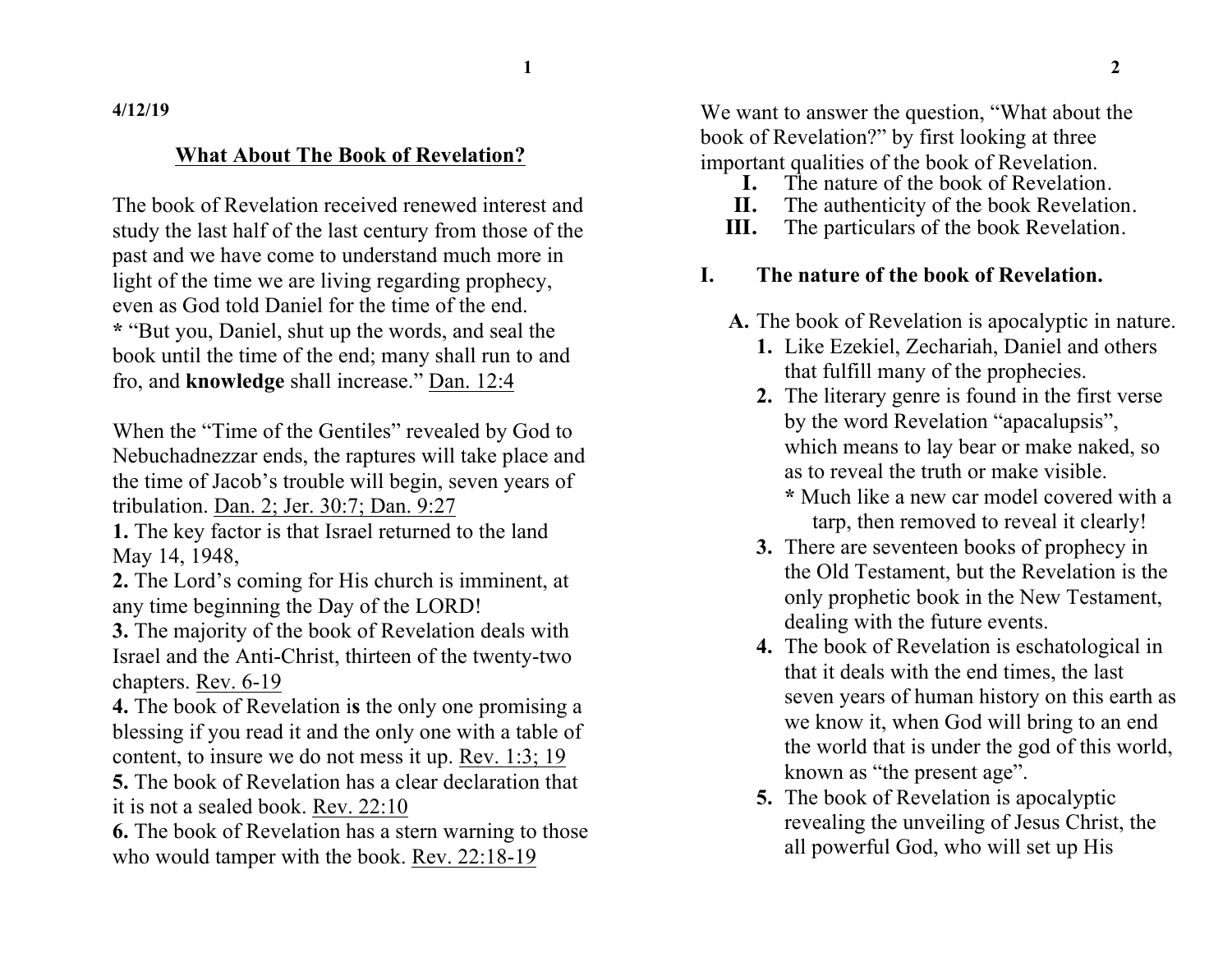kingdom on the earth in righteousness, known as "the Age to come".

- **6.** The present temporal world and the two conflicting powers of our God and Satan should never to be thought of as "dualism" equal powers, for Satan is a created being, created by God.
- **7.** Apocaliptic books deal with symbolic language describing literal events through visions and symbols that for the most are interpreted for us in the book of Revelation in their context and are the fulfillment of many of the end time prophecies of Jesus and the epistles. Matt. 24; Mk. 13; Lk. 21; 1- 2Thess.
- **8.** The authority is divine as he spoke the word of God, not his own, unlike the apocalyptic literature of the Old Testament. Rev. 1:1-2, 3: 22:7, 10, 18, 19
	- **a.** Seven times the word "prophecy appears in the Revelation. Rev. 1:3; 11:6; 19:10; 22:7, 10, 18, 19
	- **b.** "For the testimony of Jesus is the spirit of **prophecy**." Rev. 19:10g
- **B.** The Old Testament apocalyptic literature flourished from the Maccabean period, between 200-100 B.C.
	- **1.** They sought to strengthen and encourage God's people in their sufferings, knowing that inspired revelation had ceased.
- **2.** The literature was pseudo-pigraphic, the ascribing the writing to some great man of Israel's past instead of the actual writer, like Abraham, Moses, Ezra, etc.
- **3.** The purpose of the writings were to remind people of God's intervention in human history to end and destroy the wicked, but the present was presented without meaning and very pessimistic.
- **4.** Visions, figurative language, angels were all part of this literature but it was not inspired, for no prophet was prophesying during the four-hundred years of silence.
- **5.** The apocalypse of John is different in that it is Inspired by the Holy Spirit, not pseudopigraphic and the unveiling of future things by God's Spirit results in true hope of God's deliverance and the present is very meaningful, God is at work in His redemptive work to bring about the final act.
- **6.** This being after the nature of the prophetic office John occupied by his own words recorded. Rev. 1:3; 22:7, 10, 18, 19; 22:8
	- **a.** He is acting as a Seer, "Blessed is he who reads and those who hear the words of this prophecy, and keep those things which are written in it; for the time is near." Rev. 1:3
	- **b.** He is the last prophet closing the conon of Scripture.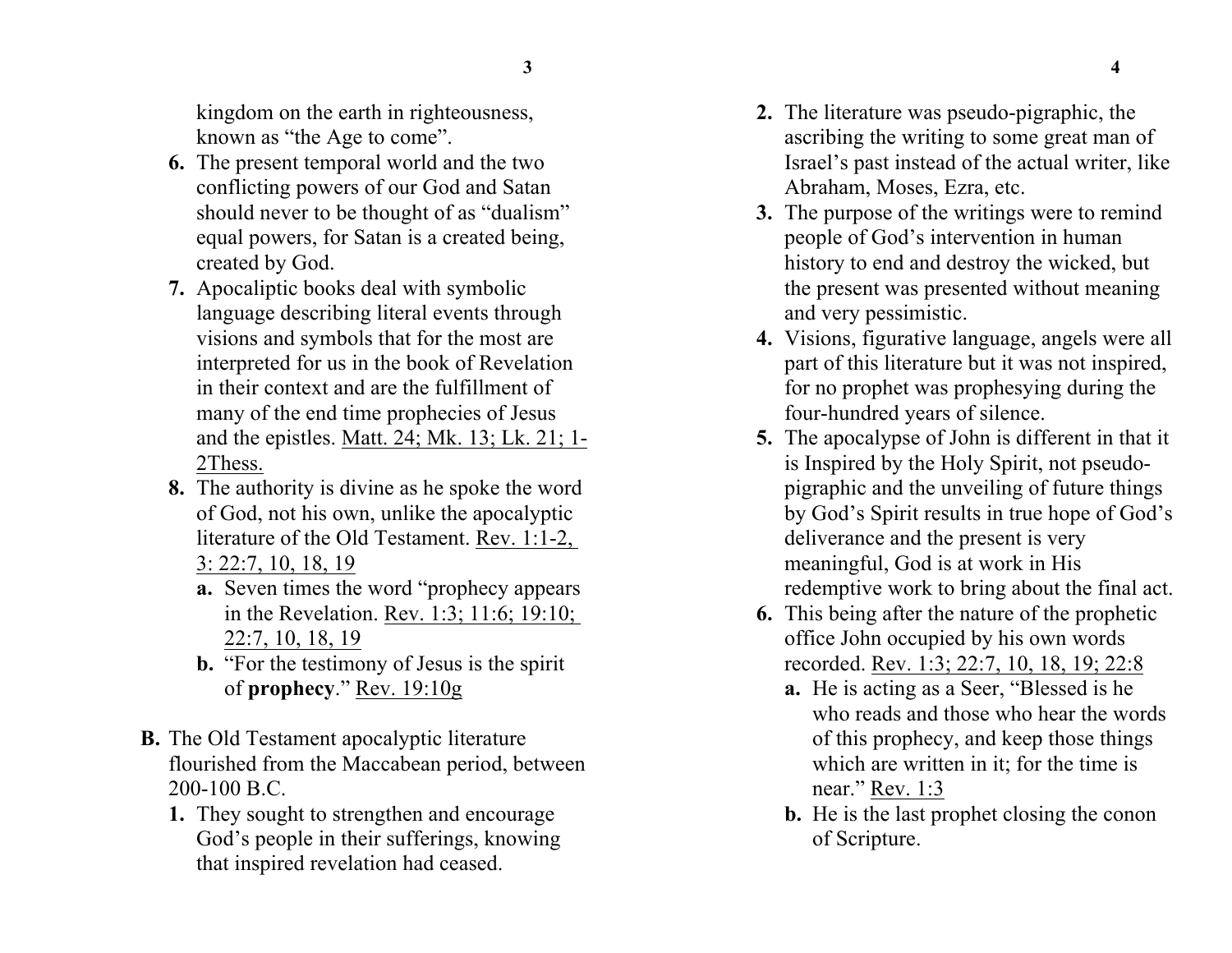**7.** Revelation remember means "unveiling", it is the unveiling of Jesus Christ. Rev. 1:1a

#### *The nature of the book of Revelation is apocalyptic!*

#### **II. The authenticity of the book Revelation.**

- **A.** The external evidence.
	- **1.** Revelation has the most abundant evidence of early recognition, more than any other News Testament book.
	- **2.** The fact that it was addressed to seven churches assured its wide circulation and acceptance.
	- **3.** Some believe that Papias, bishop of Hieropolis, a neighboring city to Laodecia, was the first to use Revelation because Andreas of Caesarea in Cappodocia quoted remarks on Revelation 12 on his commentary in 614 A.D., in the early part of the Second century.
	- **4.** Justin Martyr who lived at Ephesus for some time in the first part of the second century, 130 A.D., accepted as written by John and mentioned it in his writings. 100-165 A.D.
	- **5.** Melito, bishop of Sardis wrote a commentary on Revelation in 175 A.D.
	- **6.** Irenaeus in his work Against Heresies, quoted from nearly every chapter 202 A.D.
		- **a.** Iraneus speaks of "all the genuine and ancient copies" of the Revelation of John", indicating its early circulation.
- **b.** Iraneus is important because as a boy he had know Polycarp who in turn had a close relation and disciple of John the apostle.
- **7.** Eusebius records Theophilus, bishop of Antioch, using the Revelation to oppose false teaching 180 A.D.
- **8.** The Muratorian Canon includes the Revelation as universally recognized at Rome, 170 A.D.
- **9.** Clament of Alexandria accepted it as the work of John between 155-215 A.D., as well as his younger contemporary Origen, 185- 253 A.D., etc.
- **10.** Tertullian quotes from all bur four chapter of Revelation as he wrote from Carthhage, believing John to be the author, in the early third century..
- **11**. Hippolytus, the most important third century theologian of the Roman church quoted Revelation repeatedly and considered it to be written by "the apostle and disciple of the Lord", in 236 A.D.
- **12.** One most important find was from Gnostic material discovered in 1945 at Chenoboskion in Upper Egypt, a document of Apocryphon of John, cited Rev. 1:19 and claimed to be written by John., dating in the first part of the first century. (N.T. Com., Robert h. Mounce:11)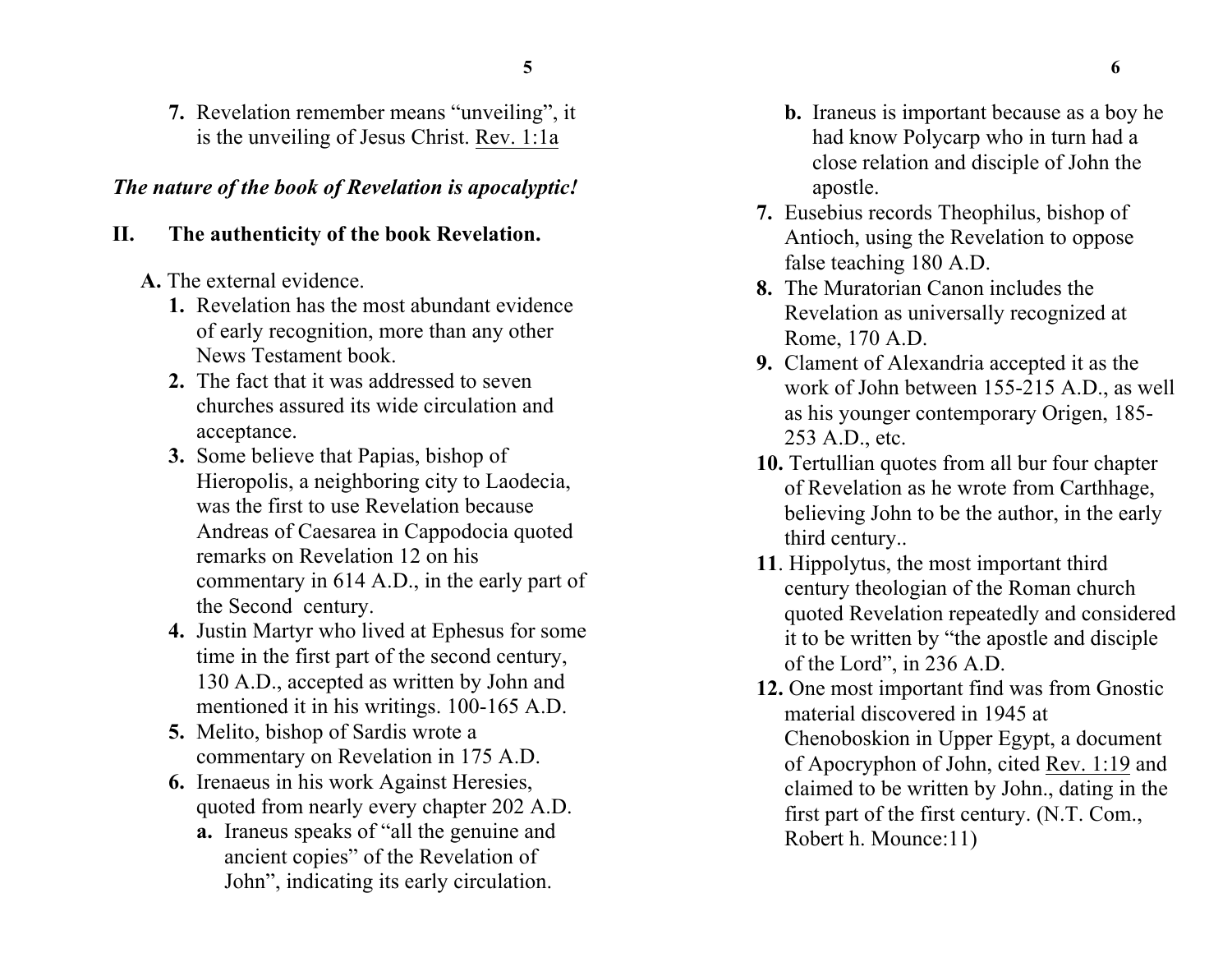- **13.** Morris cites B.W. Bacon who said, "There is no book of the entire New Testament whose external attestation can compare with that of Revelation in nearness, clearness, definiteness, and positiveness of statement" (N.T. Com., Robert H. Mounce:11)
- **B.** The internal evidence.
	- **1.** John uses his own name five times, distinct from apocalyptic literature. Rev. 1:1; 4, 9; 21:2; 22:8
	- **2.** He identifies himself is as a servant, brother, companion in tribulation and a prophet as already noted. Rev. 1:1, 3, 9; 10:11; 22:9
	- **3.** He declares to be in Patmos for the testimony of God's Word. Rev. 1:9
	- **4.** The evidence of Johnnian words are found throughout the book.
		- **a.** The word "Logos", to speak of Jesus as in his gospel. Jn. 1:1, 14; lJn. 1:1; Rev. 19:13
		- **b.** The word "Lamb", a title for Jesus is found twenty-eight times in Revelation, even as John uses it in his gospel also. Jn. 1:29, 36; Rev. 5:6, 8, 12, 13
		- **c.** John is the only gospel that records the piercing of Jesus' side and mentions it. Jn. 19.34; Rev.1:7
		- **d.** The word true "alethinos" occurs ten times in Revelation, eight times in the gospel of John, four times in First John.

but only five times in the rest of the New Testament and three of the five are in Hebrews. Rev. 3:7, 14; 6:10; 15:3; 16:7; 19:2, 9, 11; 21:5, 6

- **5.** The word "witness" is one of the favorite words of John, Twenty-five in the gospel, eight in Fist John, three in second John and four in Revelation. Rev. 1:5; 2:13; 3:14; 20:4
- **6.** The word worship appears twenty-four times in the book of Revelation.
	- **a.** The most common word for worship in the New Testament is "proskuneo" which means to kiss the hand or the ground, once again the idea is prostration and adoration and worth.
	- **b.** The word is used of God, Christ, man, demons and idols and it appears the most numerous in Revelation, twenty-four times.
	- **b.** The twenty-four elder in heaven worship Jesus faces to the ground casting their crowns before the throne,"You are worthy, O Lord to receive glory and honor and power: for you created all things, and by Your will they exist and were created." Rev. 4:11
	- **c.** The four living creatures and twenty-four elder after Jesus took the scroll from the Father's hand, "Saying: "You are worthy to take the scroll, And to open its seals;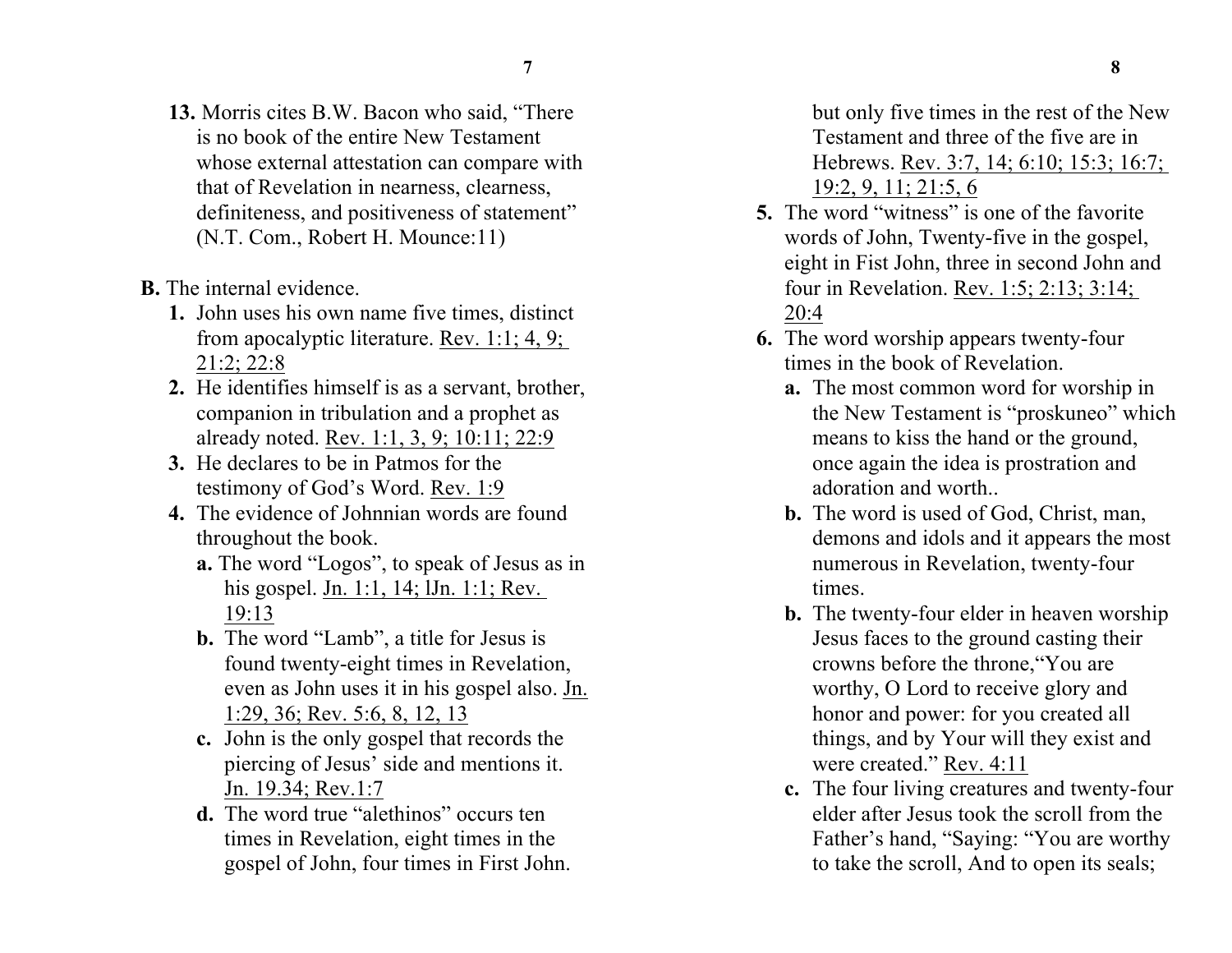For You were slain, And have redeemed us to God by Your blood Out of every tribe and tongue and people and nation, And have made us kings and priests to our God; And we shall reign on the earth."Rev. 5:9-10

- **1)** Taking us from lost to saved.
- **2)** Taking us from enemies to sons and daughters of God.
- **d.** John tells us that the angels and elders around the throne fell on their faces and worshipped God. Rev. 7:11
- **e.** Those martyred Jews and Gentiles that had victory over the beast, his image and mark, standing on the sea of glass, having harps of God, "They sing the song of Moses the servant of God, and the song of the Lamb, saying: Great and marvelous are Your works, Lord God Almighty! Just and true are Your ways, O King of the saints! Who shall not fear You, O Lord, and glorify Your name? For You alone are holy. For all nations shall come and worship before you, For your judgments have been manifested." Rev. 15:3-4

**C.** The opposition to the Revelation.

**1.** It began with Marcion, the second-century heretic rejecting all non-Pauline writings.

- **2.** Not much later a group of heretics in Asia Minor, the Alogi" who opposed Montanism rejected both the gospel of John and Revelation.
- **3.** According to Epiphanius, they attributed the Revelation to the Gnostic Cerinthius.
- **4.** Dionysius attributed Revelation to "John the Elder" by misinterpreting the clear distinction of the apostle John "the Elder" in the writings of Papias, setting the pattern for modern criticism as he objected to the Revelation due to language and style, 250 A.D.
	- **\*** Yet until the time of Origin, including him, the whole church knew of only one John, "the apostle". (Lenski:10)
- **5.** In the west from the Second century on the Apocalypse had won wide acceptance and the East began to reverse its negative position.
- **6.** In the fourth century Athanasius in Alexandira endorsed it without hesitation and the Third council of Cathage, 397 A.D. listed the Apocalypse as canonical and appropriate foe public reading in services.
- **7.** The Third Council of Constantinople, 680 A.D., gave formal acceptance to the Apocalypse as New Testament scripture.
- **8.** Interesting that Luther was offended by the book of Revelation and regarded it, "neither apostolic nor prophetic".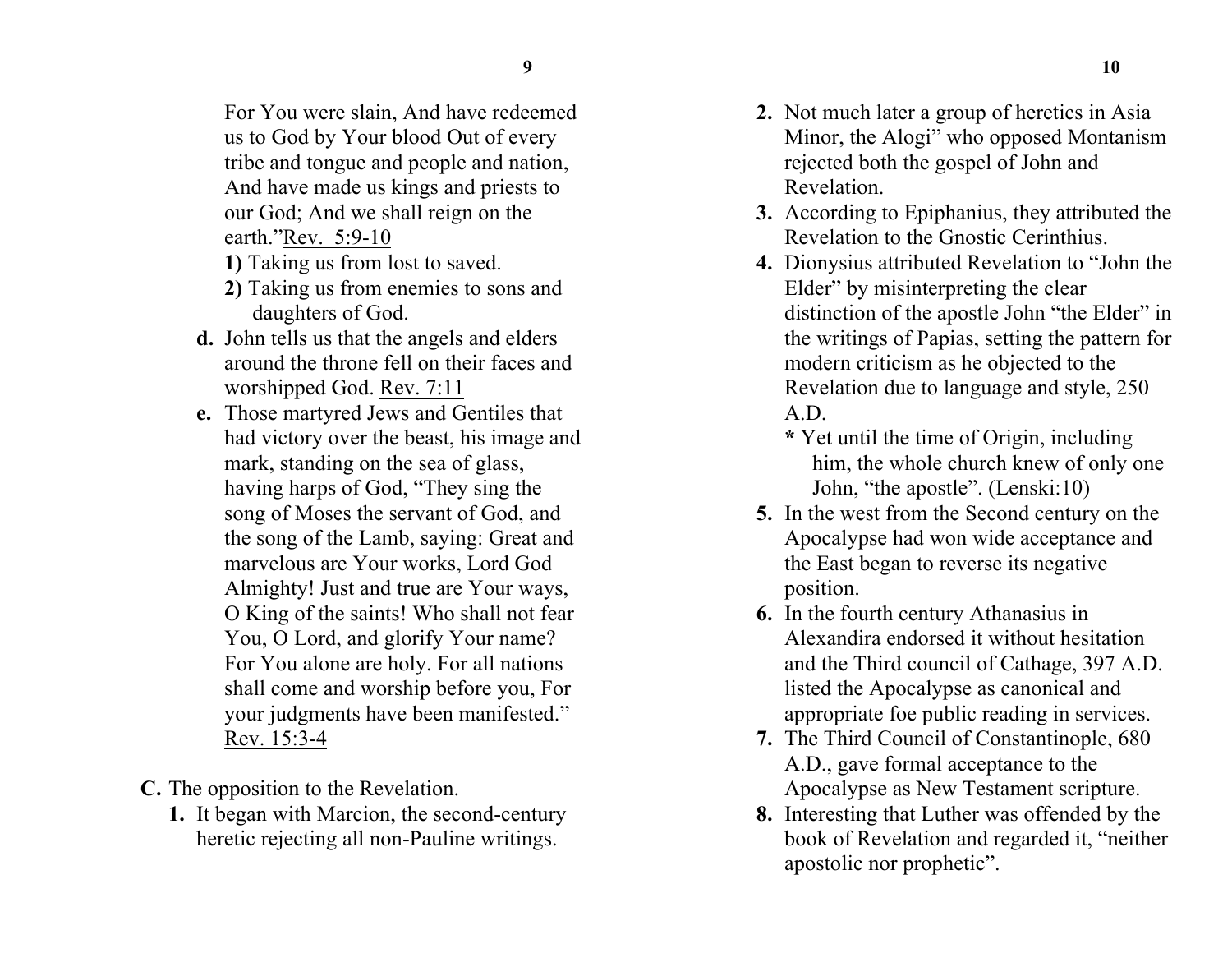## *This is the authenticity of the book Revelation!*

## **III. The particulars of the book Revelation.**

- **A.** The Author and date of the Revelation.
	- **1.** The author is clearly stated to be John the apostle by name five times in the Revelation. Rev. 1:1, 4, 9; 21:2; 22:8
		- **a.** He is called a "servant'. Rev. 1:1b
		- **b.** He is called a brother and companion in tribulation. Rev. 1:9b
		- **c.** Some credit the Revelation to John Mark, John the elder, a disciple of John the Baptist or a Jew, without internal evidence.
	- **2.** The chain of command for the Revelation is given. Rev. 1:1
		- **a.** The Father gave it to the Son, Jesus.
		- **b.** The Son gave it to his angel.
		- **c.** The angel gave it to John.
	- **3.** John says that he saw, heard these things and commissioned to write them. Rev. 1:19; 21:2; 22:8
		- **a.** Sixteen time John is told to **"write".**
		- **b.** He was told, "Write in a book. Rev. 1:11f
			- **1)** The book is mentioned by John, the angel and Jesus, plus indicating it being written already and completed. Rev. 1:11; 22:6-19; 22:7-15; 22:18-19
- **2)** It is incorrect to think John waited till he returned to Ephesus to **write** the Revelation.
- **c.** "**Write** the things which you have seen". Rev. 1:19a
	- **1)** He said, "I was in the Spirit on the Lord's Day." Rev. 1:10
	- **2)** He said, "And he carried me away in the Spirit to a great and high mountain." Rev. 21:10
	- **3)** Thirteen times John mentions the Holy Spirit as the agent as the source of the Revelation directly. Rev. 1:1, 10; 2:7, 11, 17, 29, 3:6, 13, 22; 4:2; 14:13; 17:3; 21:10; 22:17
- **d.** Now when the seven thunders uttered their voices, I was about to **write;** but I heard a voice from heaven saying to me, "Seal up the things which the seven thunders uttered, and do not **write** them.' Rev. 10:4
- **e.** "**Write:** 'Blessed are the dead who die in the Lord from now on". Rev. 14:13b-c
- **f.** "Then he said to me, "**Write:** `Blessed *are* those who are called to the marriage supper of the Lamb!" And he said to me, "These are the true sayings of God." Rev. 19:9
- **g.** Then He who sat on the throne said, "Behold, I make all things new." And He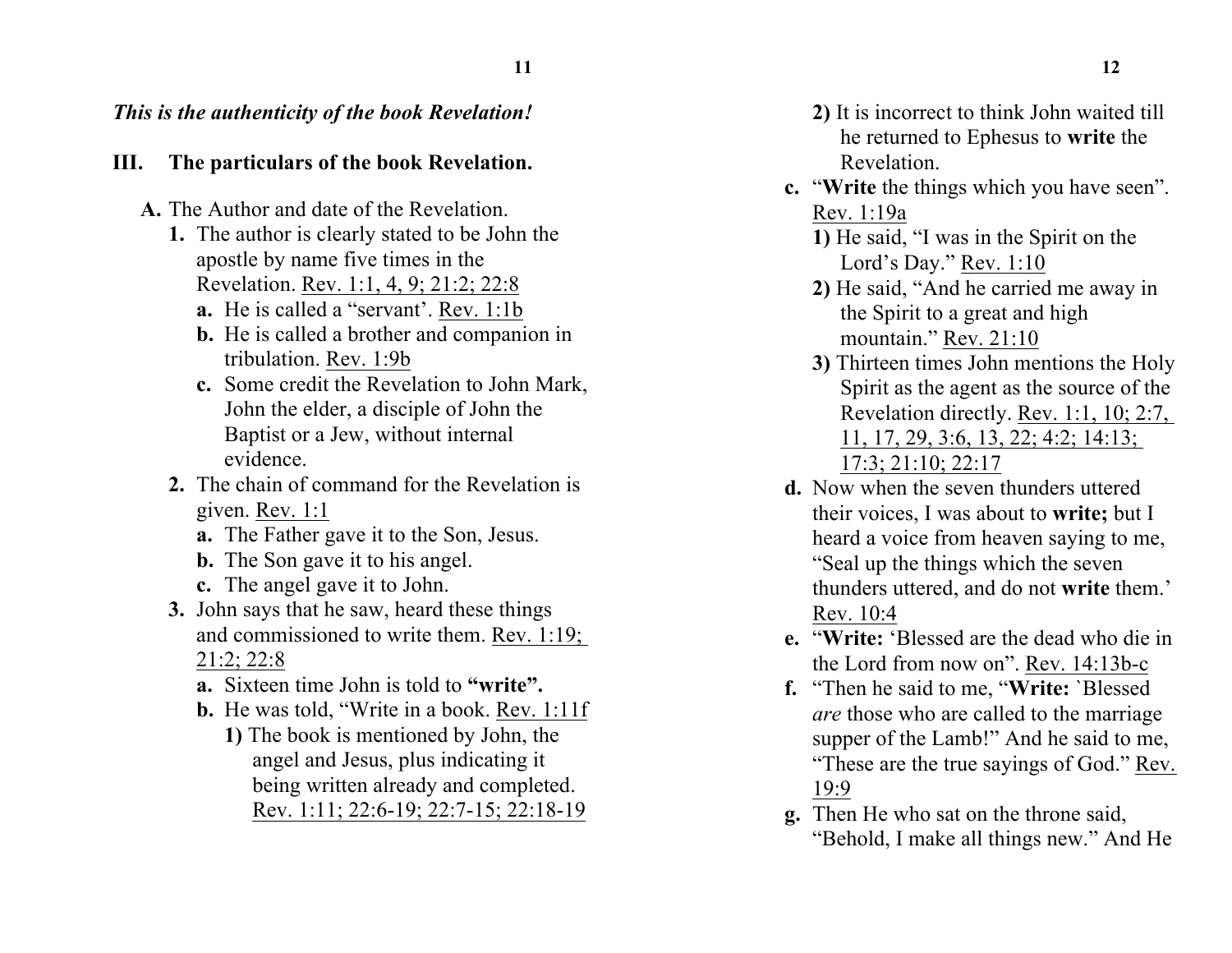said to me, "**Write**", for these words are true and faithful." Rev. 21:5

- **\*** Notice the writing was simultaneously. Rev. 1:19; 14:13; 19:9
- **4.** John received the Revelation through visions in the Island of Patmos. Rev. 1:9
	- **a**. Patmos was a small barren rocky island 75 miles southwest of Ephesus in Aegean Sea, particularly used for banishing political offenders.
	- **b**. John was sent there in 95 or 96 A.D., under Domitian who reigned 81-96A.D., after being boiled in oil tradition tells us, but failed to die.
	- **c.** Emperor worship was well known and strengthen the empire by making their claims the authority of divine status.
	- **d.** Caesar accepted worship as a god during his lifetime, while Augustus was more cautious in the city of Rome but did sanction temples to himself in the provinces, being worshipped widely in the western provinces after his death.
	- **e.** Caligula demanded homage to his statue, by the time of Nero the imperial cult was established as a religious institution.
	- **g.** I was not until Domitian, who was the first to demand worship of a living emperor and failure to honor the emperor as a god became political offense and

punishable by death by failing to burn a pinch of incense to Caesar as god.

- **h.** Emperor worship was well known before Domitian, but he was the first to demand worship of a living Emperor, A.D. 81-96.
- **5.** The book of Revelation has been dated as early as Claudias, A.D. 41-45 to as late as Trajan, A.D. 98-117
	- **a.** There are some who place it under the reign of Nero around 65 A.D. , prior to the destruction of the Temple in Jerusalem in 70 A.D.
	- **b.** The death of Domitian was in September 18, 96 A.D., therefore the Revelation was probably written about 95-96 A.D.
- **B.** The Revelation is addressed to the seven churches. Rev. 1:4, 11
	- **1.** They are identified as the seven churches in Asia, therefore the Revelation is Pastoral in nature, addressed to Pastors. Rev. 1:4b
	- **2.** John names the seven churches as he heard a voice saying, "I am the Alpha and the Omega, the First and the Last," and, "What you see, write in a book and send it to the seven churches which are in Asia: to Ephesus, to Smyrna, to Pergamos, to Thyatira, to Sardis, to Philadelphia, and to Laodicea." Rev. 1:11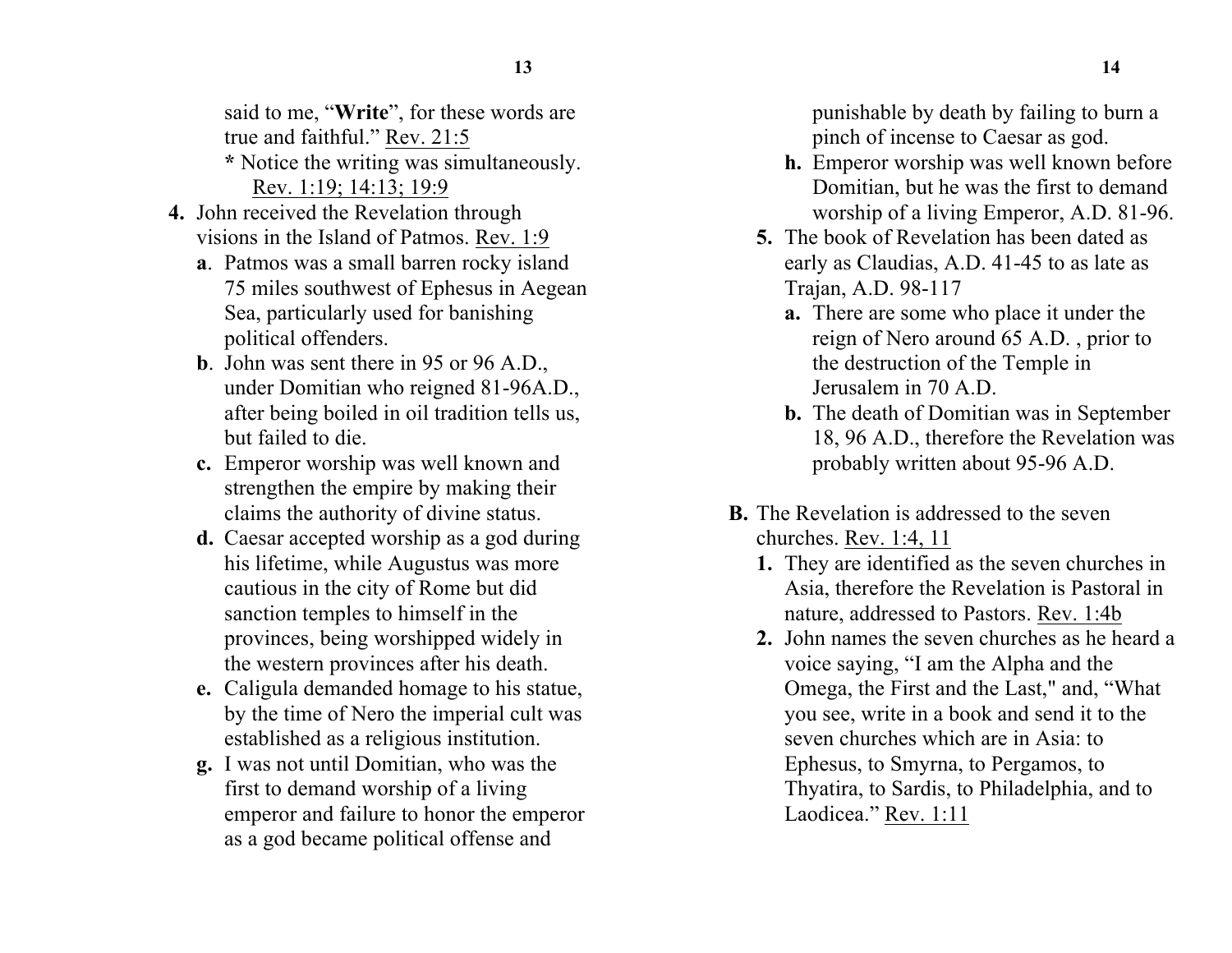- **3.** John writes a particular letter to each of the seven churches by name. Rev. 2:1, 8, 12, 18; 3:1, 7, 14
- **C.** The Revelation is the only New Testament book which is prophetic in nature and contains the Old Testament phraseology. writing under a Divine command. Rev. 1:10-11, 19
	- **1.** The purpose of the book is to inform the church of future things, "things which must shortly take place" Rev. 1:1, 19
	- **2.** The future Revelation is not given just to inform and satisfy human curiosity but in order:
		- **a.** To bless those who hear and obey. Rev. 1:3
		- **b.** To encourage and give hope to those under persecution. Rev. 1:9
		- **c.** To provoke people to live holy. Rev. 3:4- 5
		- **d.** To warn of coming judgement. Rev. 3:10
		- **e.** To insure the complete defeat of Satan and the establishing of the kingdom of God. Rev. 12:10
			- **\*** "Then I heard a loud voice saying in heaven, "Now salvation, and strength, and the **kingdom** of our God, and the power of His Christ have come, for the accuser of our brethren, who accused them before our God day and night, has been cast down.""
- **g**. To assure His people of His coming.
	- **1)** "I am the Alpha and the Omega, the Beginning and the End," says the Lord, "who is and who was and who is to **come**, the Almighty." Rev. 1:8
	- **2)** To the churches He said, "I will come".
	- **3)** "He who testifies to these things says, "Surely I am coming quickly." Amen. Even so, **come**, Lord Jesus!" Rev. 22:20
- **D.** The majority of what is in Revelation is found in the Old Testament.
	- **1.** There is not one single direct quote from the Old Testament in the entire book, yet it is full of Old Testament influence in images, allusions, language and thought.
	- **2.** Exodus, Psalms and the major prophets are used most frequently.
	- **3.** There are according to some scholars 348 identifiable allusions found and nearly 70 of these allusions are to Daniel.
		- **\*** These figures will differ from one to other.
	- **4.** They tell us that there is an average of fifteen Old Testament allusions per chapter.
	- **5.** Some of the key verses already noted. Rev. 1:1; 3, 7, 18, 19, 20; 19:10; 22:16-21
		- **a.** The origin of the writing, "The Revelation of Jesus Christ, which God gave Him to show His servants--things